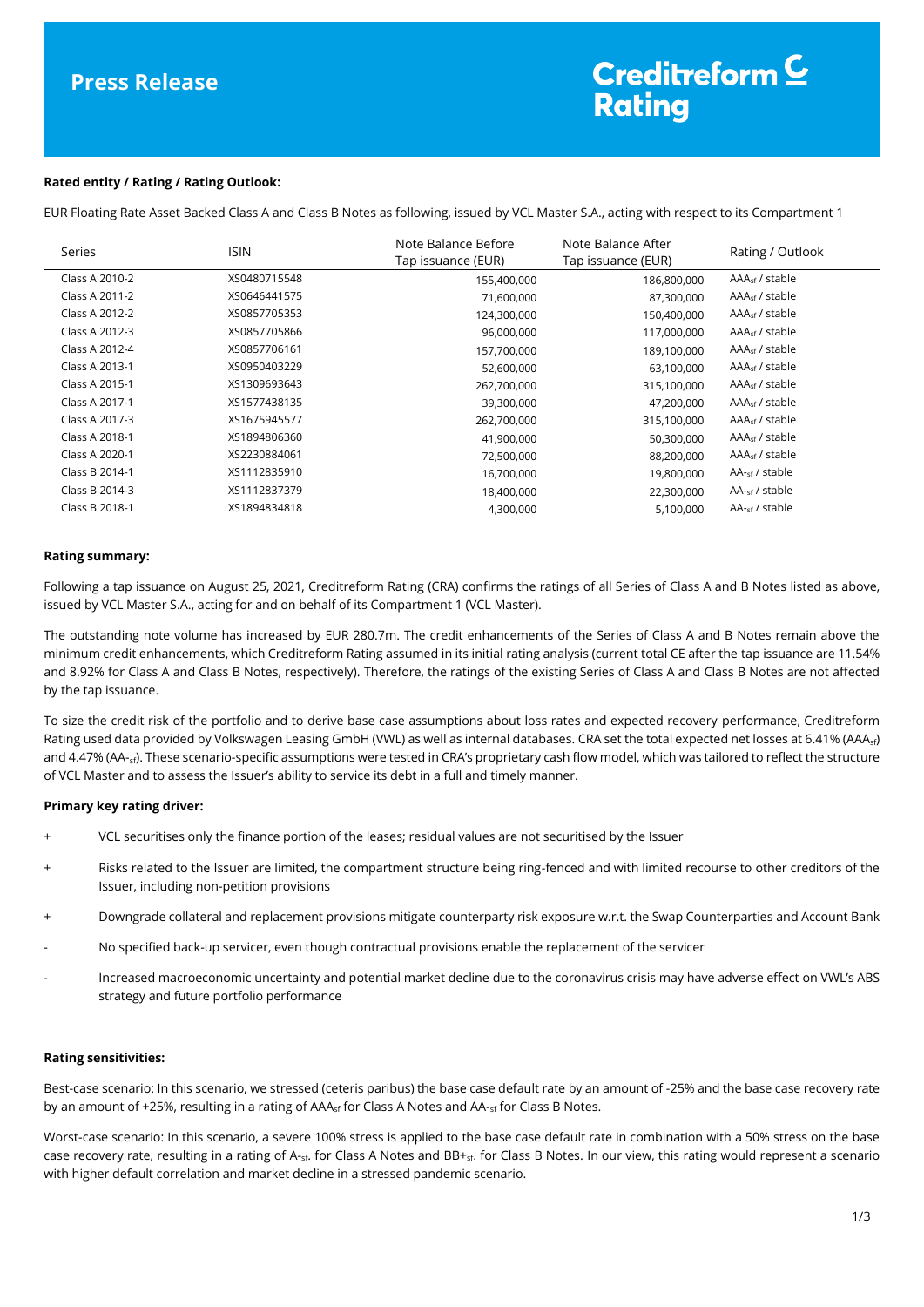# **Press Release**

# Creditreform<sup>C</sup> **Rating**

## **ESG-criteria:**

CRA generally takes ESG-relevant factors (environmental, social and governance) into account when assessing the rating object. Overall, ESG factors have a mild impact on the current ratings of the Class A and B Notes. Nevertheless, CRA identifies macroeconomic factors (particularly with regard to potential changes in consumer behaviour) to have a high significant impact on the stability of the ratings. Increased macroeconomic uncertainty and potential market decline due to the coronavirus crisis may have adverse effect on VWL's ABS strategy and future portfolio performance. Governance is relevant to the ratings with respect to counterparty risk, but downgrade collateral and replacement provisions mitigate counterparty risk exposure with respect to the Swap Counterparties and Account Bank. Other individual factors with a potential key rating influence were not identified, and therefore did not affect the final rating.

On the subject of ESG (environment, social and governance), Creditreform Rating AG has published the basic document ("The Impact of ESG Factors on Credit Ratings"), which is available on the homepage under the following link:

#### <https://creditreform-rating.de/en/about-us/regulatory-requirements.html>

# **Rating Date / disclosure to rated entity / maximum validity:**

August 23, 2021 / August 23, 2021 / September 25, 2027

Between the disclosure of the credit rating to the rated entity and the public disclosure, no amendments were made to the credit rating.

#### **Initial rating date / ratings:**

September 23, 2016

All initial Series of Class A Notes: AAA<sub>sf</sub> / stable

All initial Series of Class B Notes:  $A +_{sf}$  / stable

#### **Lead-analyst – position / Person approving (PAC):**

Stephan Giebler (Lead) – Senior Analyst

Philipp J. Beckmann (PAC) – Senior Analyst

## **Name & address of legal entity:**

Creditreform Rating AG, Europadamm 2-6, 41460 Neuss, Germany

#### **Status of solicitation:**

The rating is a solicited rating. The degree of participation was as follows:

With Rated Entity or Related Third Party Participation: Yes

With Access to Internal Documents: Yes

With Access to Management: Yes

#### **Rating methodology / Version / Date of application / Link:**

[Rating Criteria and Definitions, Version 1.3, January 2018](https://creditreform-rating.de/en/about-us/regulatory-requirements.html?file=files/content/downloads/Externes%20Rating/Regulatorische%20Anforderungen/EN/Ratingmethodiken%20EN/CRAG%20Rating%20Criteria%20and%20Definitions.pdf)

[Technical Documentation Portfolio Loss Distributions, Version 1.4, July 2018](https://creditreform-rating.de/en/about-us/regulatory-requirements.html?file=files/content/downloads/Externes%20Rating/Regulatorische%20Anforderungen/EN/Ratingmethodiken%20EN/Technical%20Documentation%20Portfolio%20Loss%20Distributions.pdf)

[Rating Methodology Auto ABS Securitizations, Version 1.4, July 2018](https://creditreform-rating.de/en/about-us/regulatory-requirements.html?file=files/content/downloads/Externes%20Rating/Regulatorische%20Anforderungen/EN/Ratingmethodiken%20EN/Rating%20Methodology%20Auto%20ABS%20Securitizations.pdf)

Information on the meaning of a rating category, definition of default and sensitivity analysis of relevant key rating assumptions can be found at "Creditreform Rating AG, Rating Criteria and Definitions".

[https://creditreform-rating.de/en/about-us/regulatory-requirements.html](https://www.creditreform-rating.de/en/about-us/regulatory-requirements.html)

#### **Endorsement:**

Creditreform Rating did not endorse the rating according Article 4 (3), CRA-Regulation.